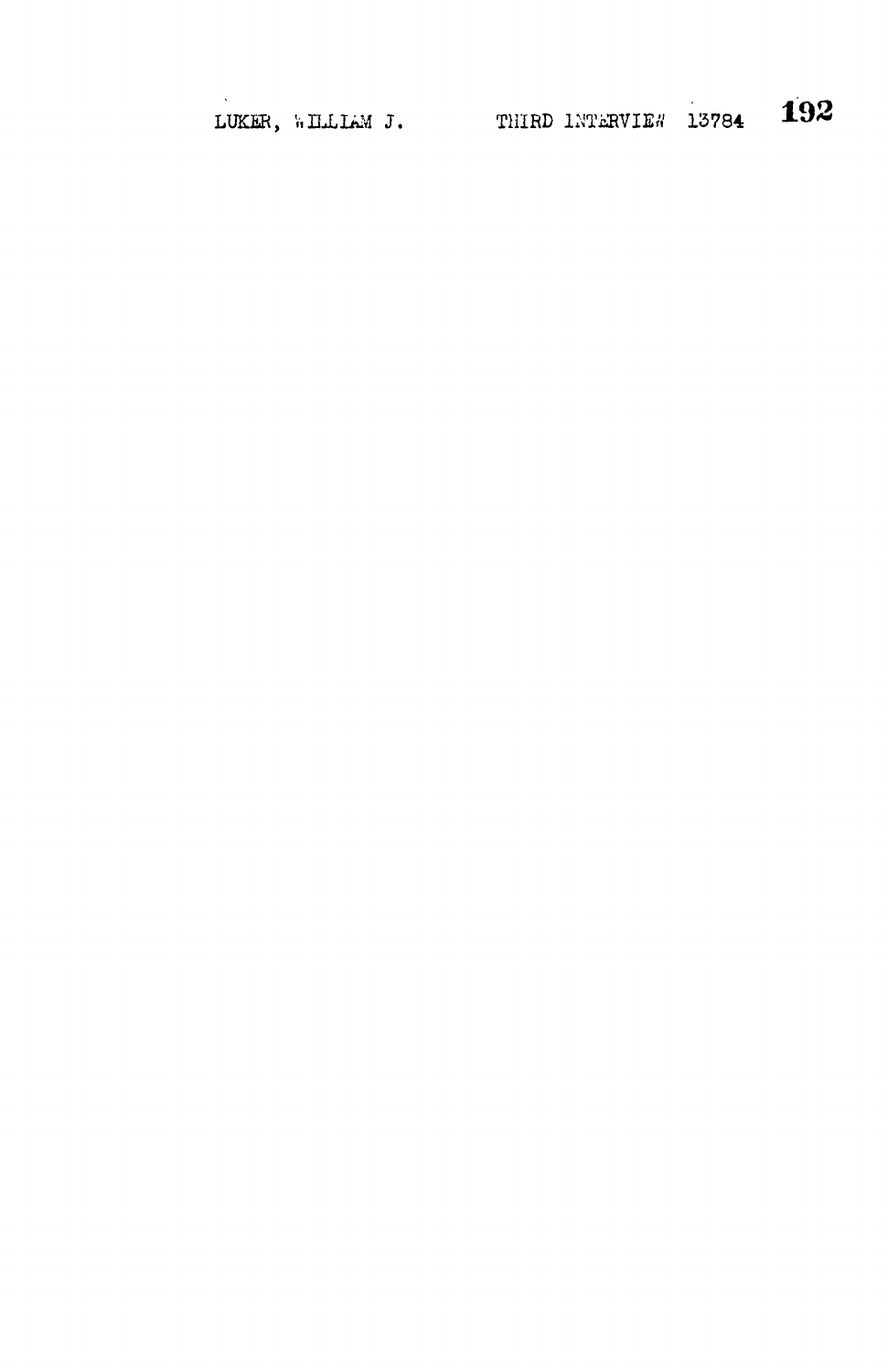LUKBR, WILLIAK *J:* - THIRD INTERVIEW.' 13784

Nettie Sain Investigator April 28, 1938.

 $\frac{1}{2}$ 

## Interview with *\1,* J. Luker> Dustin, Oklahoma Route *§* 1

I was born in Tennessee in 1872. *\le* .came to Indian Territory in 1885 from Gainesville, Texas, with a train of seven wigons, and wore thirteen days on the road getting near to Sufaula where we located. Sufaula at that time was a great trading center for the central part of the Territory, or Greek Nation.

At that time the Indians would grow one or two acres of cotton which the which cultivated. When it was gathered they would fill two sacks, about one hundred pounds to the sack, put both on a pack horse and take them to market. If more cotton was icked than filled two sacks, several pack horses would be in the train going to market. This was when wagons were few.

I have witnessed tribal punishment, both whipping and executions. Oaptain Barney Green was captsin of the Lighthorsemen. -Once a young-Indian had murdered another Indian. When the -judge asked him why he killed the man he replied, "I just wanted to know how it felt to kill a man." He was sentenced to be executed. Cub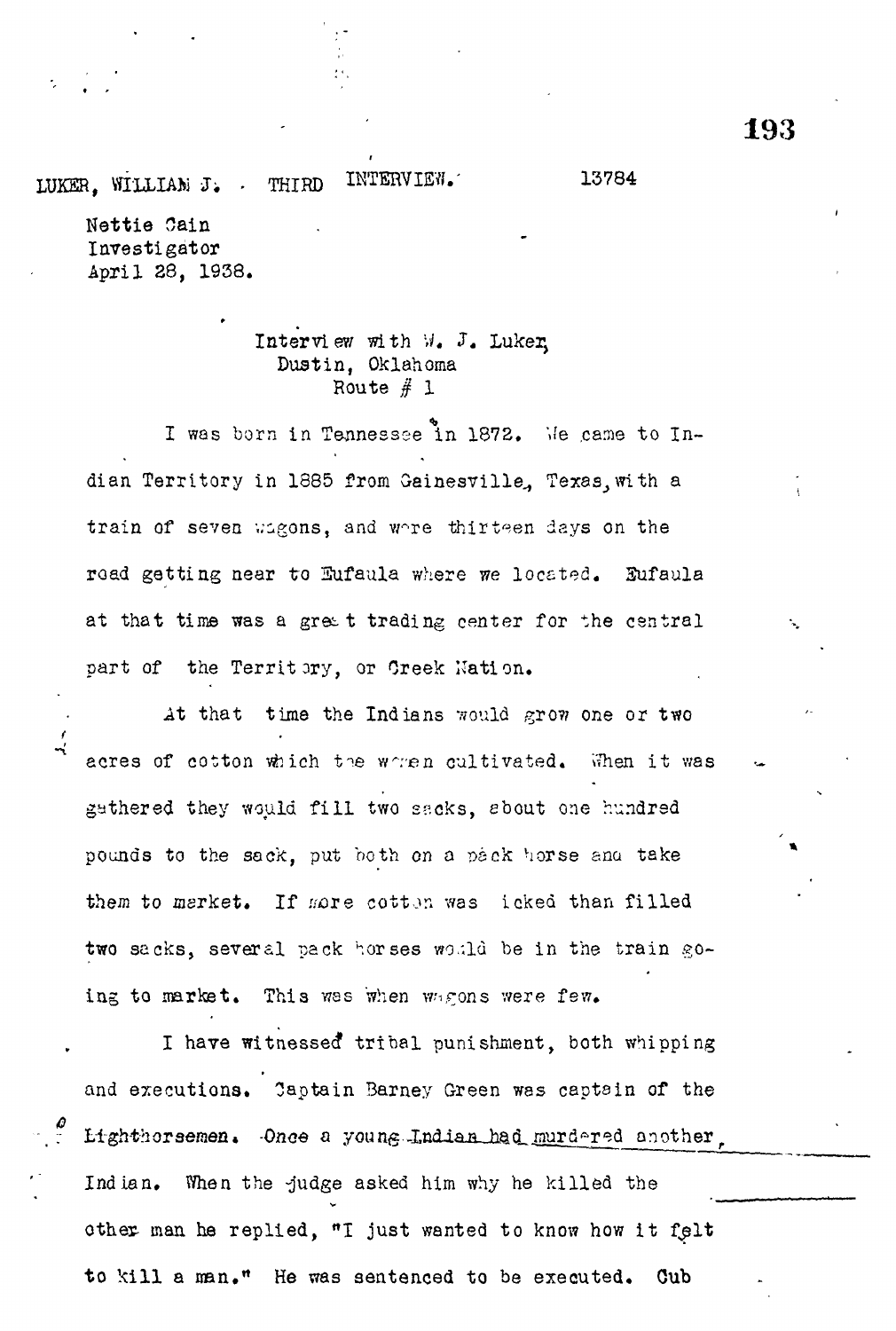LUKER, WILLIAM.J. THIRD INTERVIEW. 13784

3 / o

Mclntoah **was** the judge. The prisoner was given'his . liberty to be\_free around the house until execution date. The day for the execution, everyone was ready and the grave had been dug. The prisoner had not come but when it was the exact time the prisoner walked up. They gave him a good dinner. He asked for. a pipe ahd tobacco which he smoked, then he asked to be permitted to see his grave. He inspected the grave, walked back, asked for another smoke, then said he was ready. Captain Barney Green blindfolded the prisoner but failed to tie his hands; seated him on the rock **they** gave the the signal, "One, two" but before "three' was given the prisoner raised his blindfold. They asked him why he did this and he replied, *<sup>n</sup>l* wanted to see them shoot me-." Captain Green then tied his hands, blindfolded him again. Two Lighthorsemen fired at the same time, the two bullets hit within less than an inch of each other and came out  $\cdot$ of his back in the same place. Just as soon as he was shot they placed corks in the bullet holes and all The friends and relatives took charge officers left.

of **hjqf-**body, and buried it,